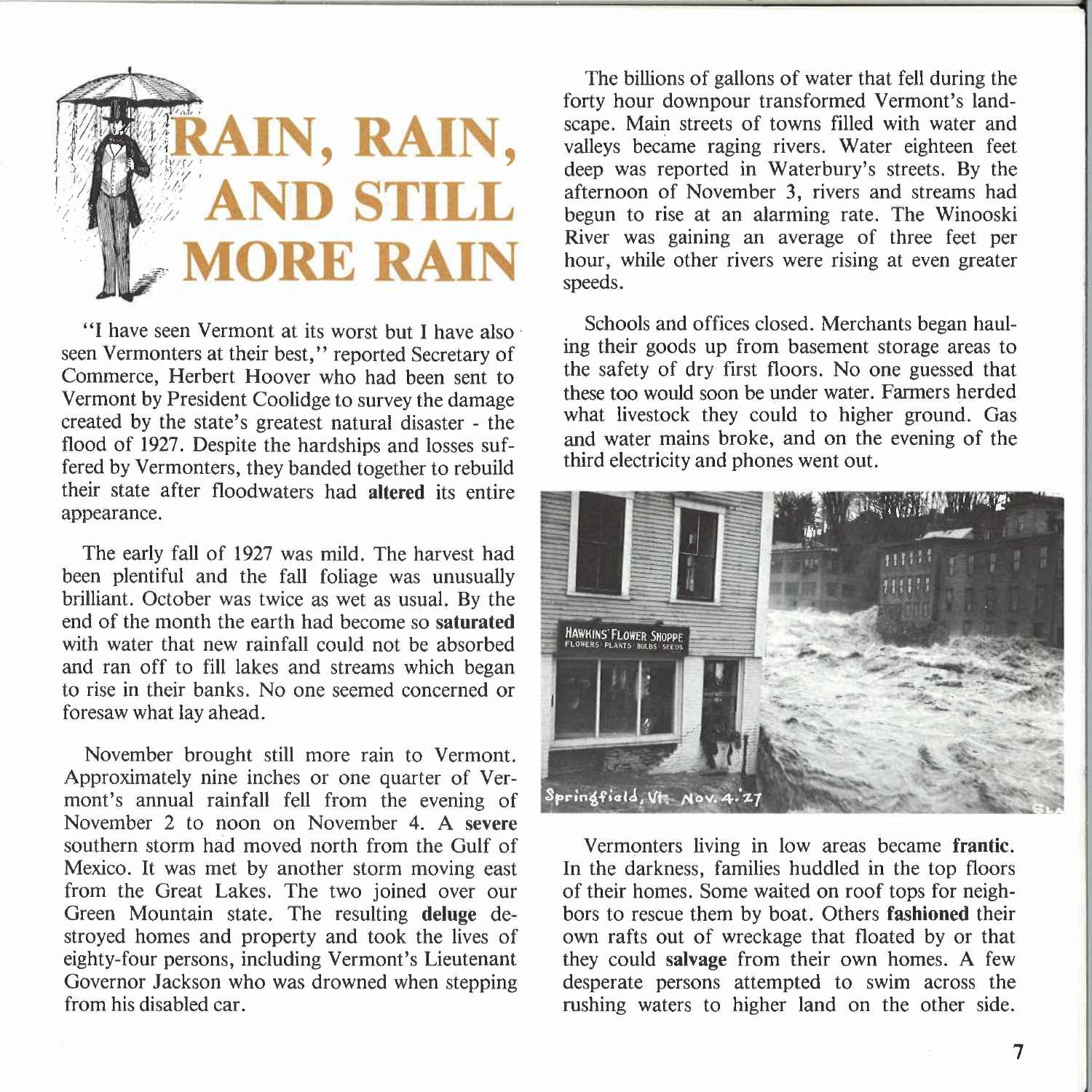The currents were strong and the waters were filled with **debris.** Dams let go and bridges were ripped off their foundations as were barns and houses. Persons who **ventured** out into the choppy waters were often overturned or drowned. Many sat and watched in despair as they saw the farms and land that they had worked for a lifetime get eaten by the flood waters. Years of work was undone in just two days' time.

There are many tragic stories of property and life loss as a result of the flood. One such account is that of the May family of Bolton. In the early hours of the morning of the fourth their home was

lifted from its foundation and carried downriver. It floated close by a neighbor's house whose occupants sat at an upstairs window viewing the rising waters and destruction in horror. As the May's home slipped by, John May lifted his lantern and shouted goodbye to his neighbors. Moments later their home with Mr. May, his wife and four children inside, crashed into the railroad bridge that had been wrecked by the flood and lay in the river. Not long after another home followed the same route. It too was destroyed.

..

Finally on the afternoon of November 4 the rains ceased and the waters began to **subside.** Thousands



East State Street Montpelier